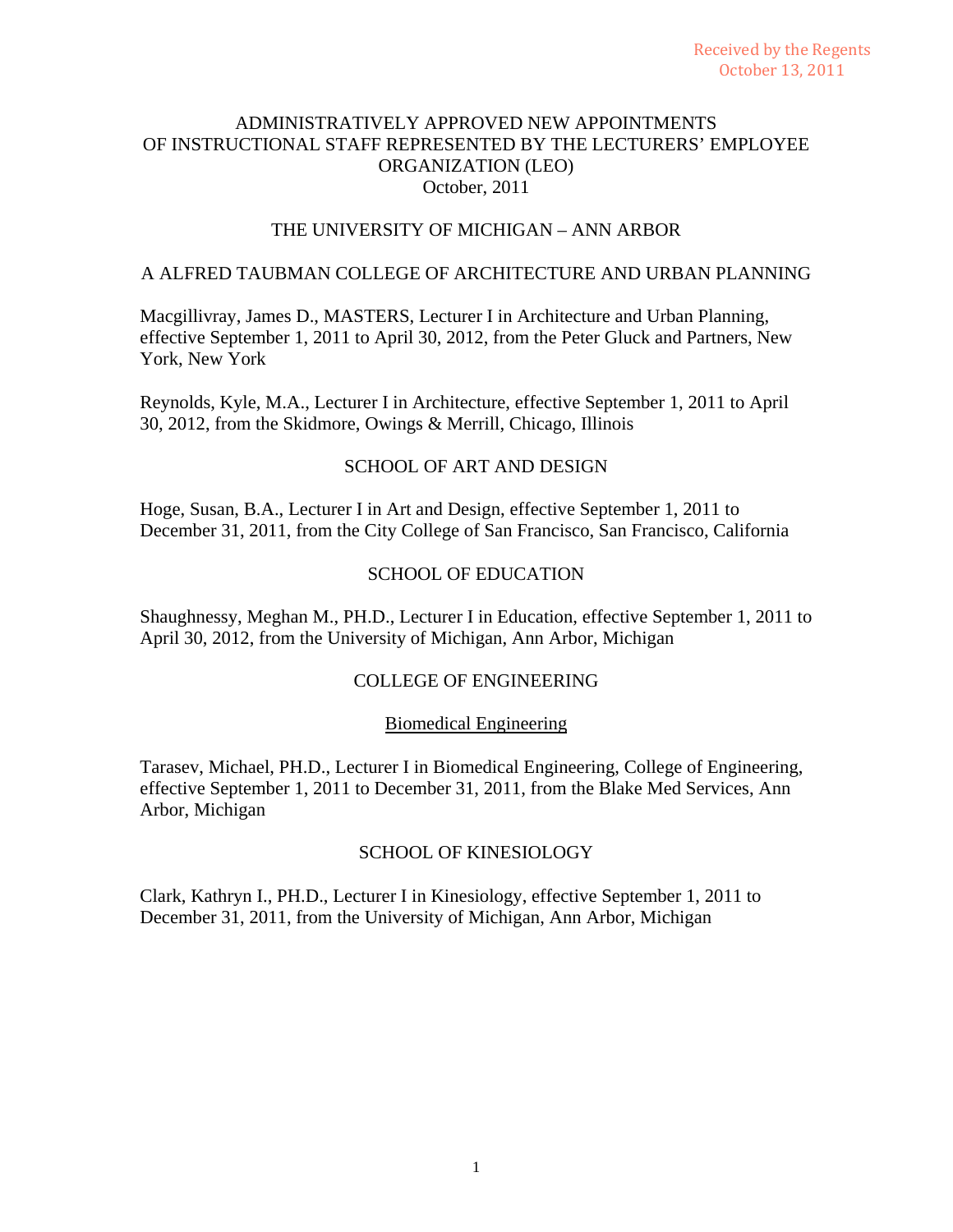# THE UNIVERSITY OF MICHIGAN – ANN ARBOR

# COLLEGE OF LITERATURE, SCIENCE, AND THE ARTS

### Asian Languages and Cultures

Jung, Hunjin, M.ED., Lecturer I in Asian Languages and Cultures, effective September 1, 2011 to December 31, 2011, from the University of Minnesota, Minneapolis, Minnesota

Sogabe, Ayaka, M.A., Lecturer I in Asian Languages and Cultures, effective September 1, 2011 to December 31, 2011, from the Middlebury College, Middlebury, Vermont

Tsering, Sonam, B.A., Lecturer I in Asian Languages and Cultures, effective September 1, 2011 to December 31, 2011, from the Radio Free Asia, Washington, District of Columbia

### Classical Studies

Alan, Itkin J., PH.D., Lecturer I in Classical Studies, effective September 1, 2011 to December 31, 2011, from the University of Michigan, Ann Arbor, Michigan

Bos, James M., PH.D., Lecturer I in Classical Studies, effective September 1, 2011 to December 31, 2011, from the University of Michigan, Ann Arbor, Michigan

Kesler, Corina, PH.D., Lecturer I in Classical Studies, effective September 1, 2011 to December 31, 2011, from the University of Michigan, Ann Arbor, Michigan

Lyons, Evangeline Z., PH.D., Lecturer I in Classical Studies, effective September 1, 2011 to December 31, 2011, from the University of Michigan, Ann Arbor, Michigan

#### Comprehensive Studies Program

Garber, Alexandra D., M.A., Lecturer I in Comprehensive Studies Program, effective September 1, 2011 to April 30, 2012, from the University of North Carolina, Chapel Hill, North Carolina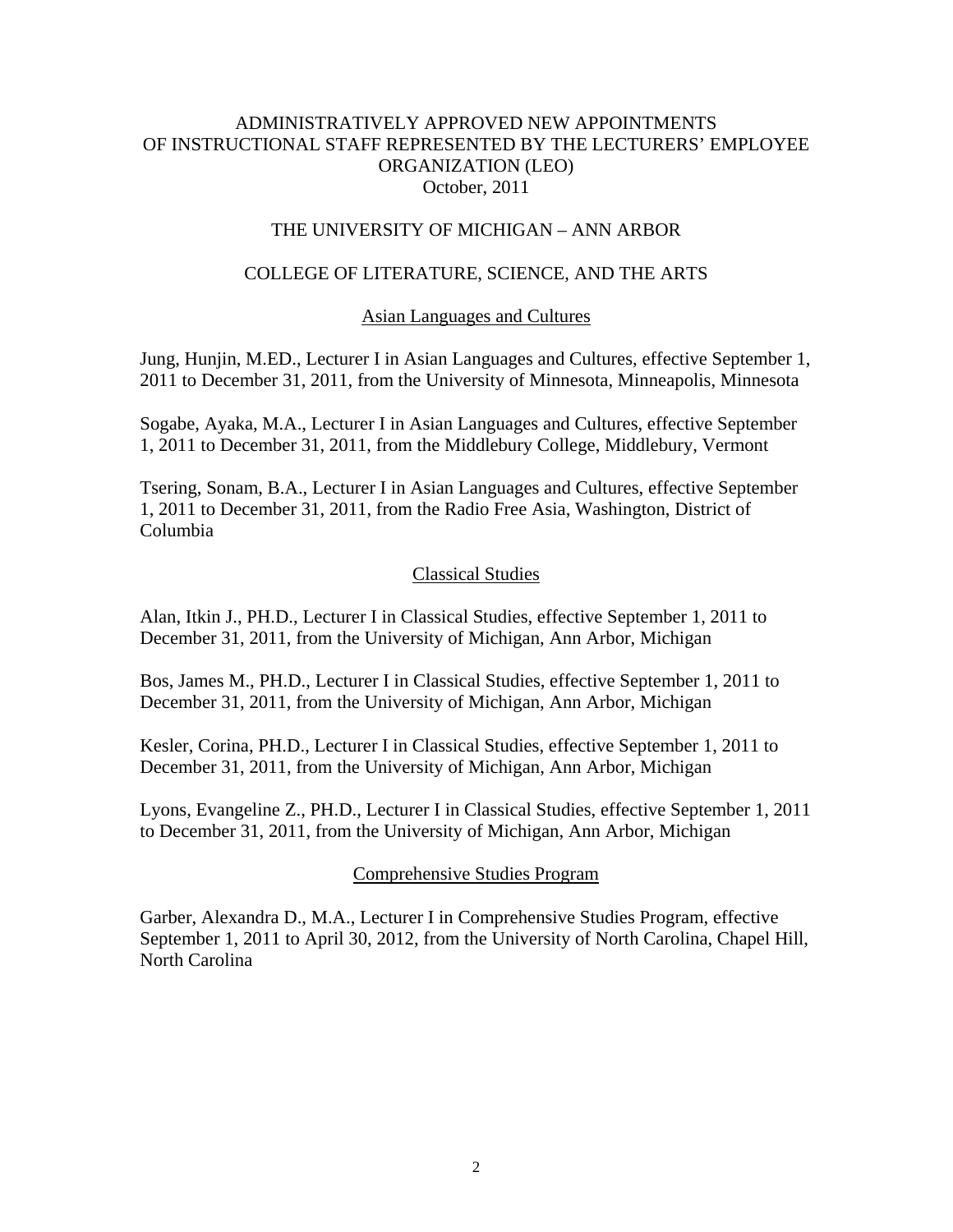# THE UNIVERSITY OF MICHIGAN – ANN ARBOR

# COLLEGE OF LITERATURE, SCIENCE, AND THE ARTS (continued)

# Curriculum Support

Hoesterey, James B., PH.D., Lecturer I in Curriculum Support, effective September 1, 2011 to December 31, 2011, from the Stanford University, Palo Alto, California

## English Language and Literature

Amick, Steven R., M.F.A., Lecturer I in English Language and Literature, effective September 1, 2011 to December 31, 2011, from the Northwestern University, Evanston, Illinois

# History of Art

Fay, Brenda, PH.D., Lecturer I in History of Art, effective September 1, 2011 to April 30, 2012, from the Stanford University, Stanford, California

## Mathematics

Hinesman, Bradley P., M.S., Lecturer I in Mathematics, effective September 1, 2011 to December 31, 2011, from the AON Hewitt, Nyon, Switzerland

Kessenich, Paul C., PH.D., Lecturer III in Mathematics, effective September 1, 2011 to December 31, 2011, from the University of Michigan, Ann Arbor, Michigan

## Molecular, Cellular and Developmental Biology

Nagaya, Naomi, PH.D., Lecturer I in Molecular, Cellular and Developmental Biology, effective September 1, 2011 to April 30, 2012, from the University of Michigan, Ann Arbor, Michigan

## Near Eastern Studies

Brandenburg, Cynthia, M.A., Lecturer I in Near Eastern Studies, effective September 1, 2011 to April 30, 2012, from the University of West Florida, Pensacola, Florida

Choudar, Lakhdar, M.A., Lecturer I in Near Eastern Studies, effective September 1, 2011 to April 30, 2012, from the Wayne State University, Detroit, Michigan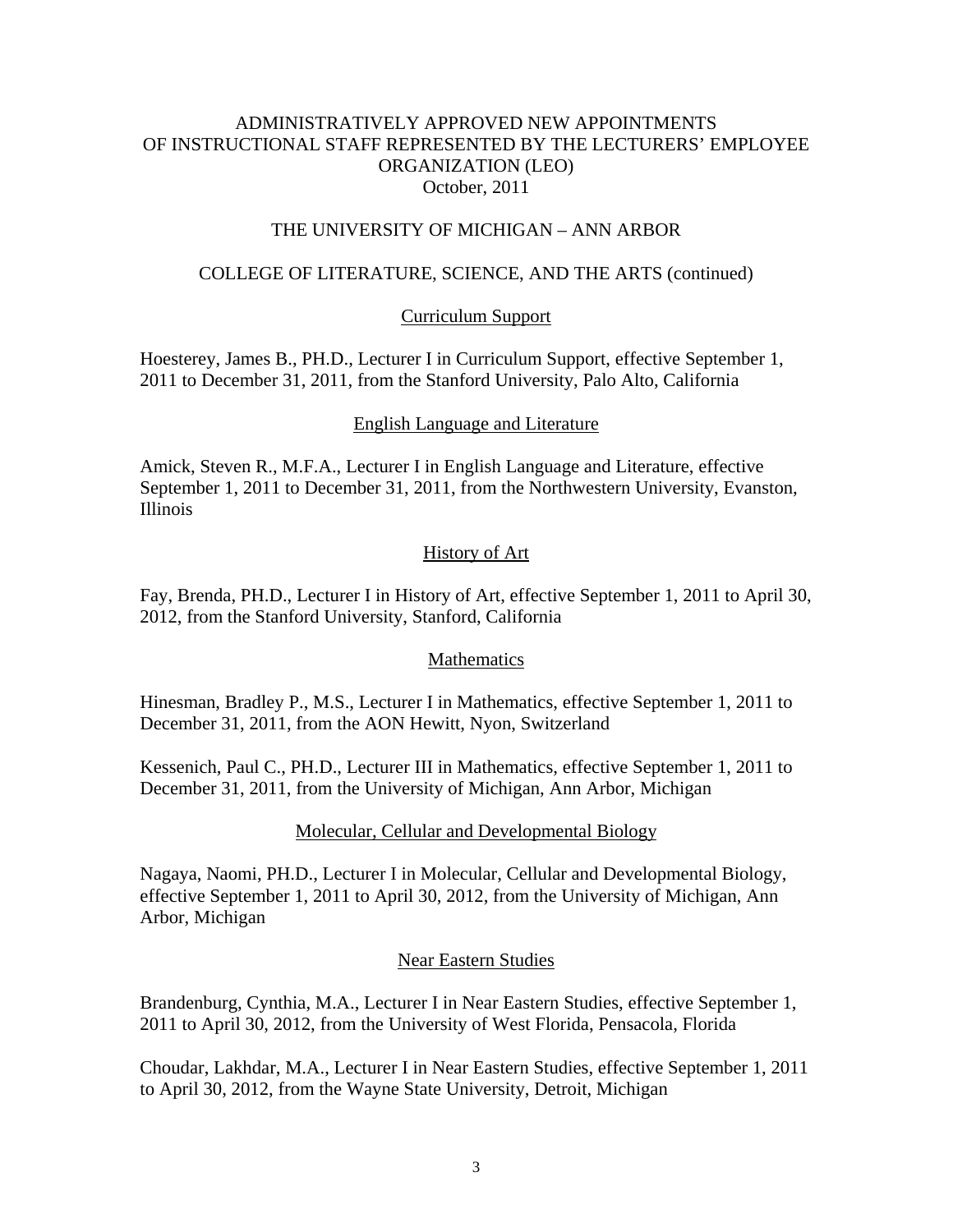## THE UNIVERSITY OF MICHIGAN – ANN ARBOR

## COLLEGE OF LITERATURE, SCIENCE, AND THE ARTS (continued)

### Near Eastern Studies (continued)

Schatz II, William D., B.A., Lecturer I in Near Eastern Studies, effective September 1, 2011 to December 31, 2011, from the University of Michigan, Ann Arbor, Michigan

Sevinc, Nilay, M.S., Lecturer I in Near Eastern Studies, effective September 1, 2011 to April 30, 2012, from the University of Illinois, Urbana-Champaign, Illinois

#### Psychology

Ma, Teh-Sheng, PH.D., Lecturer I in Psychology, effective September 1, 2011 to December 31, 2011, from the University of Michigan, Ann Arbor, Michigan

Nagaya, Naomi, PH.D., Lecturer I in Psychology, effective September 1, 2011 to April 30, 2012, from the University of Michigan, Ann Arbor, Michigan

Ward, Camille, PH.D., Lecturer I in Psychology, effective September 1, 2011 to December 31, 2011, from the About Dogs LLC, Ann Arbor, Michigan

#### Residential College

Munoz, Solange I., M.A., Lecturer I in Residential College, effective September 1, 2011 to December 31, 2011, from the University of Texas, Austin, Texas

#### Romance Languages and Literatures

De Entrambasaguas-Monsell, Javier, PH.D., Lecturer I in Romance Languages and Literatures, effective September 1, 2011 to May 31, 2011, from the University of Michigan, Ann Arbor, Michigan

Fernandez Cuenca, Sara, B.A., Lecturer I in Romance Languages and Literatures, effective September 1, 2011 to December 31, 2011, from the Universidad de Sevilla, Seville, Spain

Fox, Bruce K., PH.D., Lecturer I in Romance Languages and Literatures, effective September 1, 2011 to December 31, 2011, from the Oakland Community College, Royal Oak, Michigan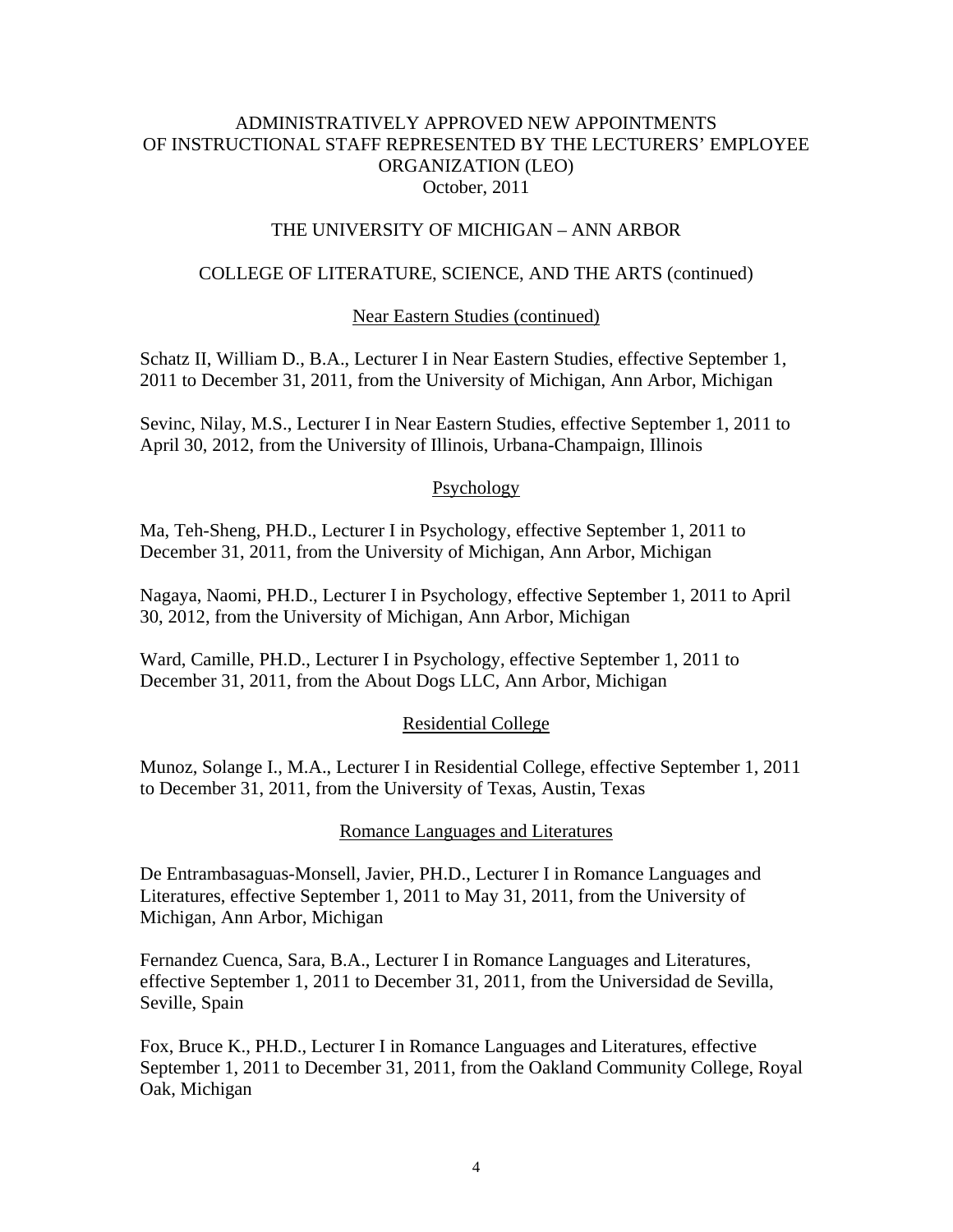## THE UNIVERSITY OF MICHIGAN – ANN ARBOR

## COLLEGE OF LITERATURE, SCIENCE, AND THE ARTS (continued)

### Romance Languages and Literatures (continued)

Kiem, Noam, M.A., Lecturer I in Romance Languages and Literatures, effective September 1, 2011 to April 30, 2012, from the University Paris, Paris, France

McAlister-Raeburn, Clare, M.A., Lecturer I in Romance Languages and Literatures, effective September 1, 2011 to December 31, 2011, from the University of Michigan, Ann Arbor, Michigan

Morales, Daniela, B.A., Lecturer I in Romance Languages and Literatures, effective September 1, 2011 to December 31, 2011, from the Washtenaw County Head Start, Ypsilanti, Michigan

Tapia, David, M.A, Lecturer I in Romance Languages and Literatures, effective September 1, 2011 to December 31, 2011, from the Michigan State University, East Lansing, Michigan

VanDoren, Helen, M.A., Lecturer I in Romance Languages and Literatures, effective September 1, 2011 to December 31, 2011, from the Ohio University, Athens, Ohio

#### Screen Arts and Cultures

Lee, Sangjoon, PH.D., Lecturer I in Screen Arts and Cultures, effective September 1, 2011 to April 30, 2012, from the New York University, New York, New York

#### Sweetland Writing Center

Jones, Jamie L., PH.D., Lecturer I in Sweetland Writing Center, effective September 1, 2011 to April 30, 2012, from the Harvard University, Cambridge, Massachusetts

Naydan, Lillana M., PH.D., Lecturer III in Sweetland Writing Center, effective September 1, 2011 to May 31, 2015, from the SUNY College at Westbury, Old Westbury, New York

Rushford-Spence, Shawna L., PH.D., Lecturer I in Sweetland Writing Center, effective September 1, 2011 to December 31, 2011, from the Miami University, Hamilton, Ohio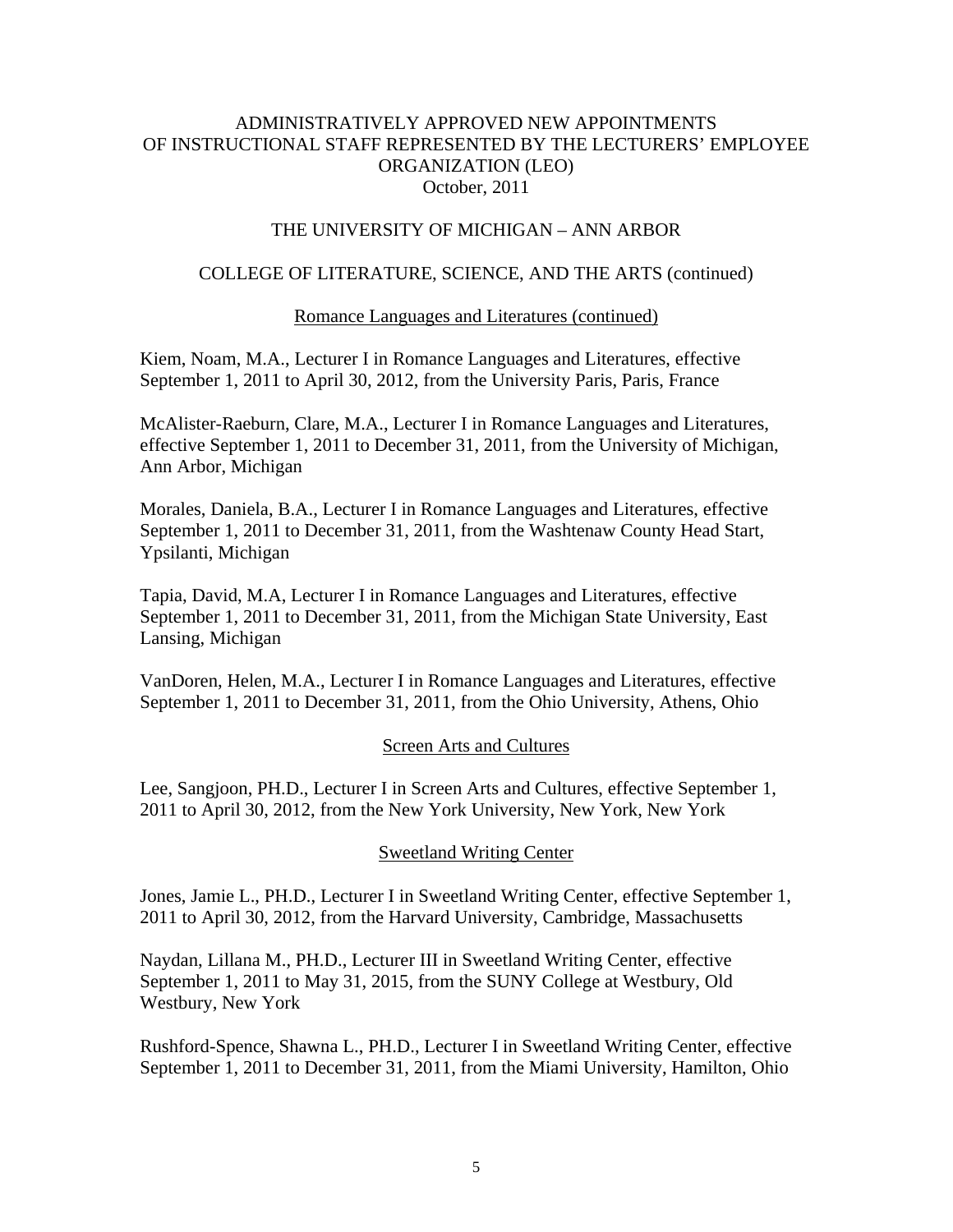## THE UNIVERSITY OF MICHIGAN – ANN ARBOR

## SCHOOL OF MUSIC, THEATRE & DANCE

Karr, Michael W., M.S., Lecturer I in Music, effective September 1, 2011 to December 31, 2011, from the University of Michigan, Ann Arbor, Michigan

Thompson, Matthew, D.M.A., Lecturer I in Music, effective September 1, 2011 to April 30, 2012, from the Carolyn Mawby Chorale, Flint, Michigan

Yip, Sheung Yung Joyce, PH.D., Lecturer I in Music, effective September 1, 2011 to April 30, 2012, from the University of Michigan, Ann Arbor, Michigan

#### SCHOOL OF NURSING

Respress, Brandon N., PH.D., Lecturer I in Nursing, effective September 1, 2011 to April 30, 2012, from the University of Michigan, Ann Arbor, Michigan

### SCHOOL OF PUBLIC HEALTH

#### Environmental Health Sciences

Gong, Tzy-Wen, PH.D., Lecturer I in Environmental Health Sciences, effective September 1, 2011 to December 31, 2011, from the University of Michigan, Ann Arbor, Michigan

Svoboda, Laurie K., PH.D., Lecturer I in Environmental Health Sciences, effective September 1, 2011 to December 31, 2011, from the University of Michigan, Ann Arbor, Michigan

#### Epidemiology

Herold, Kirsten, PH.D., Lecturer III in Epidemiology, effective September 1, 2011 to May 31, 2012, from the University of Michigan, Ann Arbor, Michigan

#### SCHOOL OF SOCIAL WORK

Hansenfeld, Yeheskel, PH.D., Lecturer I in Social Work, effective September 1, 2011 to December 31, 2011, from the University of California, Los Angeles, California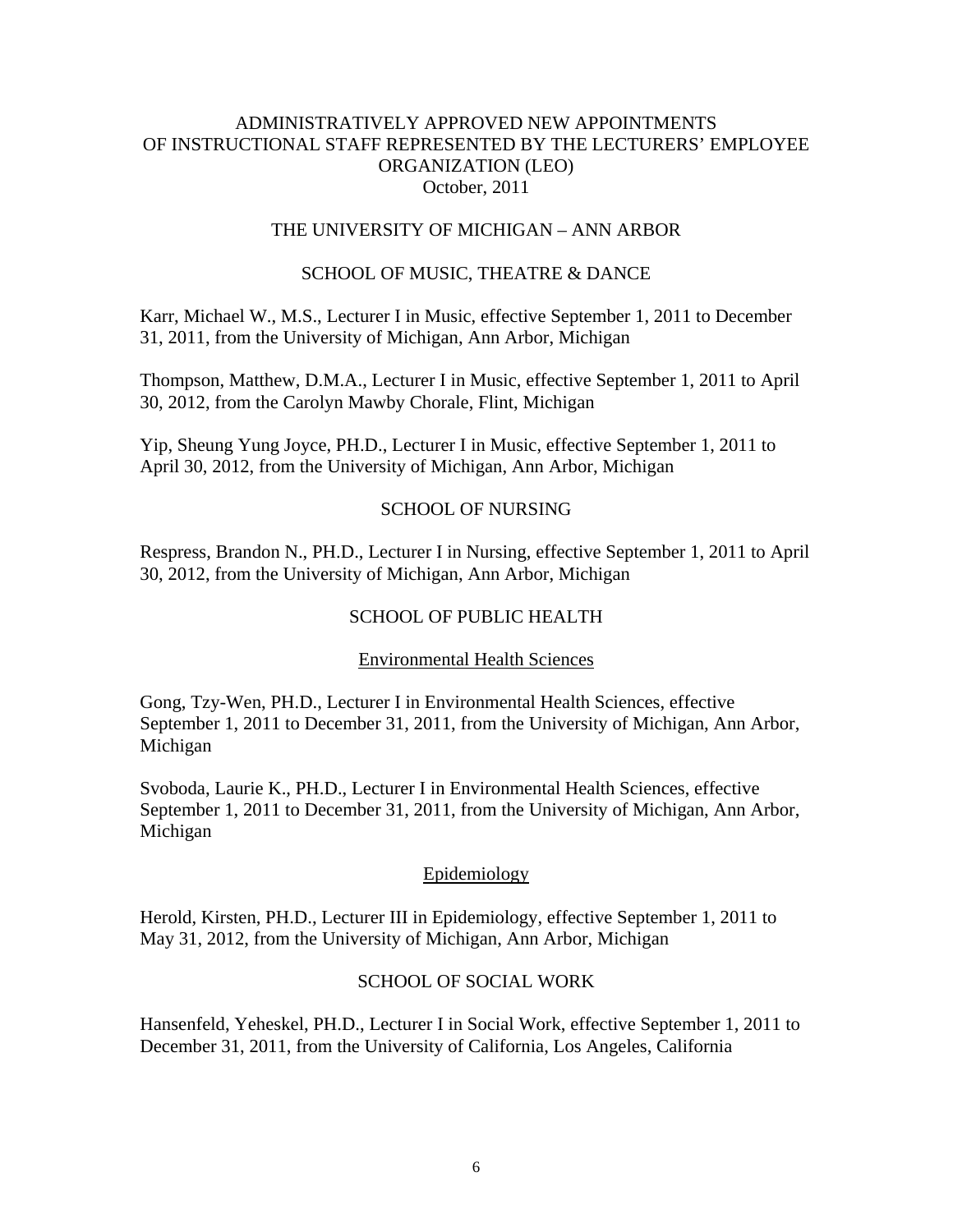## THE UNIVERISTY OF MICHIGAN – DEARBORN

# COLLEGE OF ARTS, SCIENCES AND LETTERS

## Behavioral Sciences

Bala-Brusilow, Cynthia M., PH.D., Lecturer I in Psychology, Department of Behavioral Sciences, effective September 1, 2011 to December 31, 2011, from the Wayne County Intermediate School District, Detroit, Michigan

Drummond-Lewis, Sasha R., PH.D., Lecturer I in Anthropology, Department of Behavioral Sciences, effective September 1, 2011 to December 31, 2011, from the Wayne State University, Detroit, Michigan

Grace, Tammy A., M.A., Lecturer I in Sociology, Department of Behavioral Sciences, effective September 1, 2011 to December 31, 2011, from the Wayne County RESA, Wayne, Michigan

Peer, Justin W., PH.D., Lecturer I in Psychology, Department of Behavioral Sciences, effective September 1, 2011 to December 31, 2011, from the Wayne State University, Detroit, Michigan

Ramsey, Tia, M.S., Lecturer I in Behavioral Sciences, effective September 1, 2011 to December 31, 2011, from the University of Michigan, Ann Arbor, Michigan

Van Havermaet, Lisa R., M.A., Lecturer I in Psychology, Department of Behavioral Sciences, effective September 1, 2011 to December 31, 2011, from the Wayne State University, Detroit, Michigan

## Biological Sciences

Saarinen, Justin, M.S., Lecturer I in Biological Sciences, effective September 1, 2011 to December 31, 2011, from the University of Florida, Jacksonville, Florida

#### Language, Culture and Communication

Becker, Berkeley L., M.A., Lecturer I in Communications, Department of Language, Culture and Communication, effective September 1, 2011 to December 31, 2012, from the McGraw-Hill Professional, Chicago, Illinois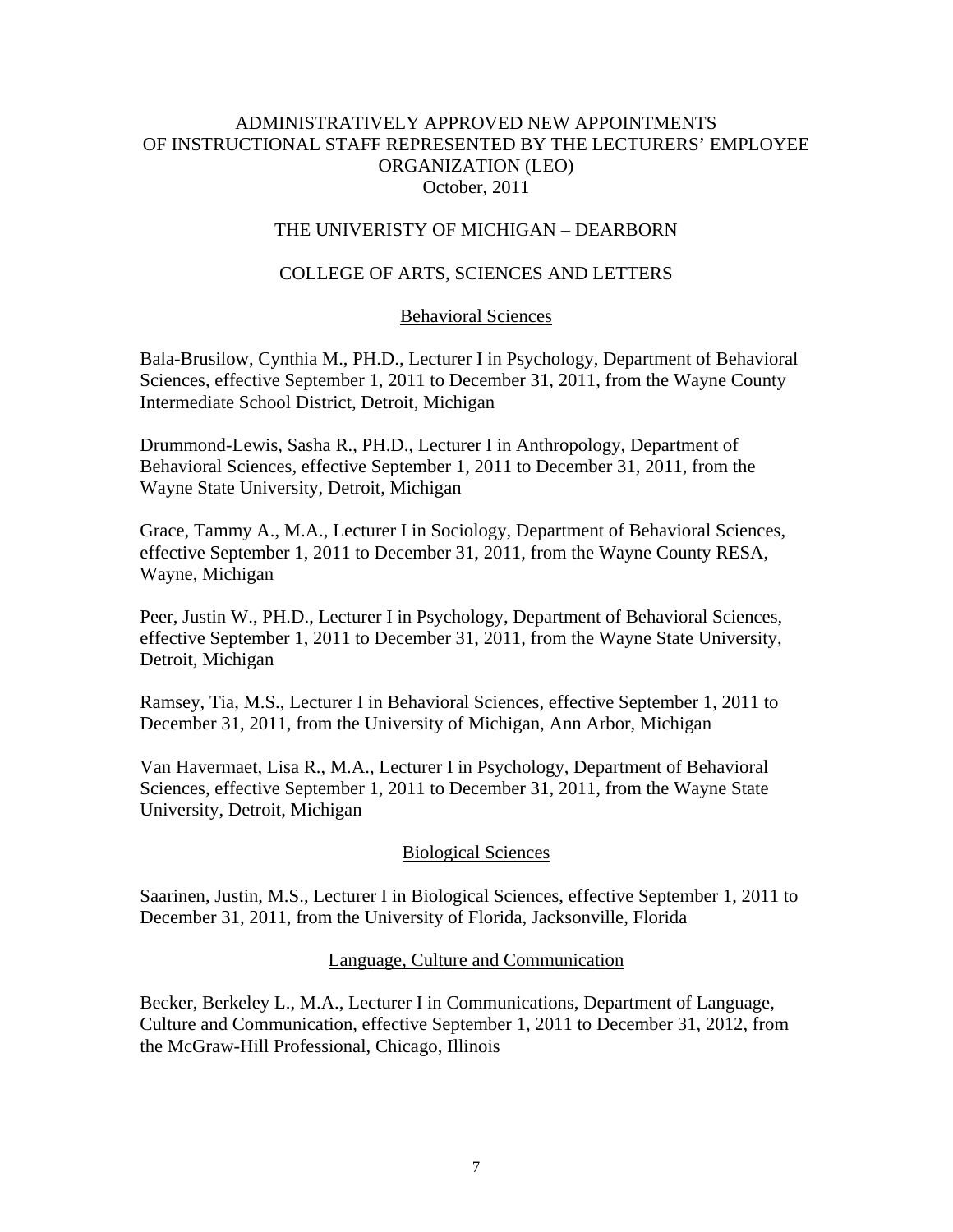### THE UNIVERISTY OF MICHIGAN – DEARBORN

# COLLEGE OF ARTS, SCIENCES AND LETTERS (continued)

#### Language, Culture and Communication (continued)

Hartter, Aaron N., B.A., Lecturer I in Communications, Department of Language, Culture and Communication, effective September 1, 2011 to December 31, 2011, from the Wayne State University, Detroit, Michigan

Kordas, Anne M., B.A., Lecturer I in French, Department of Language, Culture and Communication, effective September 1, 2011 to December 31, 2011, from the Global LT, Troy, Michigan

### Literature, Philosophy and the Arts

Ahmed, Saladin, M.A., Lecturer I in English, Department of Literature, Philosophy and the Arts, effective September 1 2011 to December 31, 2011, from the Rutgers University, New Brunswick, New Jersey

#### Mathematics and Statistics

Phillips, Benjamin A., M.A., Lecturer I in Mathematics and Statistics, effective September 1, 2011 to December 31, 2011, from the Western Michigan University, Kalamazoo, Michigan

#### Natural Sciences

Gong, Maojun, PH.D., Lecturer I in Physical Sciences, Department of Natural Sciences, effective September 1, 2011 to December 31, 2011, from the University of Michigan, Ann Arbor, Michigan

#### Social Sciences

Saarinen, Justin A., M.S., Lecturer I in Social Sciences, effective September 1, 2011 to December 31, 2011, from the University of Florida, Jacksonville, Florida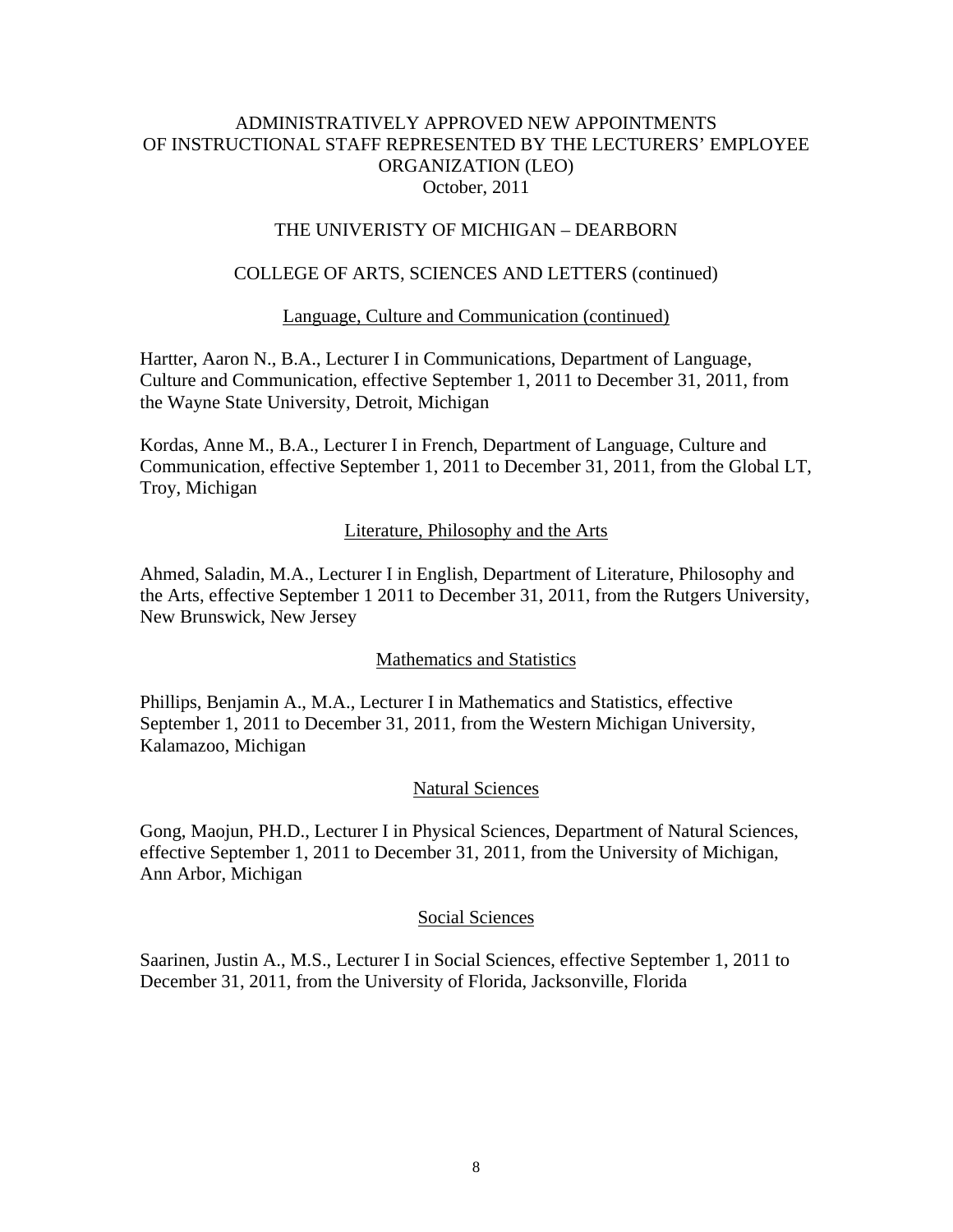## THE UNIVERISTY OF MICHIGAN – DEARBORN

### COLLEGE OF ARTS, SCIENCES AND LETTERS (continued)

### Writing and Program Center

Wang, Xiqiao, PH.D., Lecturer I in Composition, Department of Writing and Program Center, effective September 1, 2011 to December 31, 2011, from the Vanderbilt University, Nashville, Tennessee

### SCHOOL OF EDUCATION

DeFigueiredo, Beth A., M.A., Lecturer I in Education, effective September 1, 2011 to December 31, 2011, from the Woodhaven-Brownstown School District, Woodhaven, Michigan

Holdgreve-Resendez, Richard T., Lecturer I in Education, effective September 1, 2011 to December 31, 2011, from the Michigan State University, East Lansing, Michigan

#### COLLEGE OF ENGINEERING AND COMPUTER SCIENCE

#### Computer and Information Science

Capatina-Rata, Bogdan, M.S., Lecturer I in Computer and Information Science, effective September 1, 2011 to December 31, 2011, from the Wayne State University, Detroit, Michigan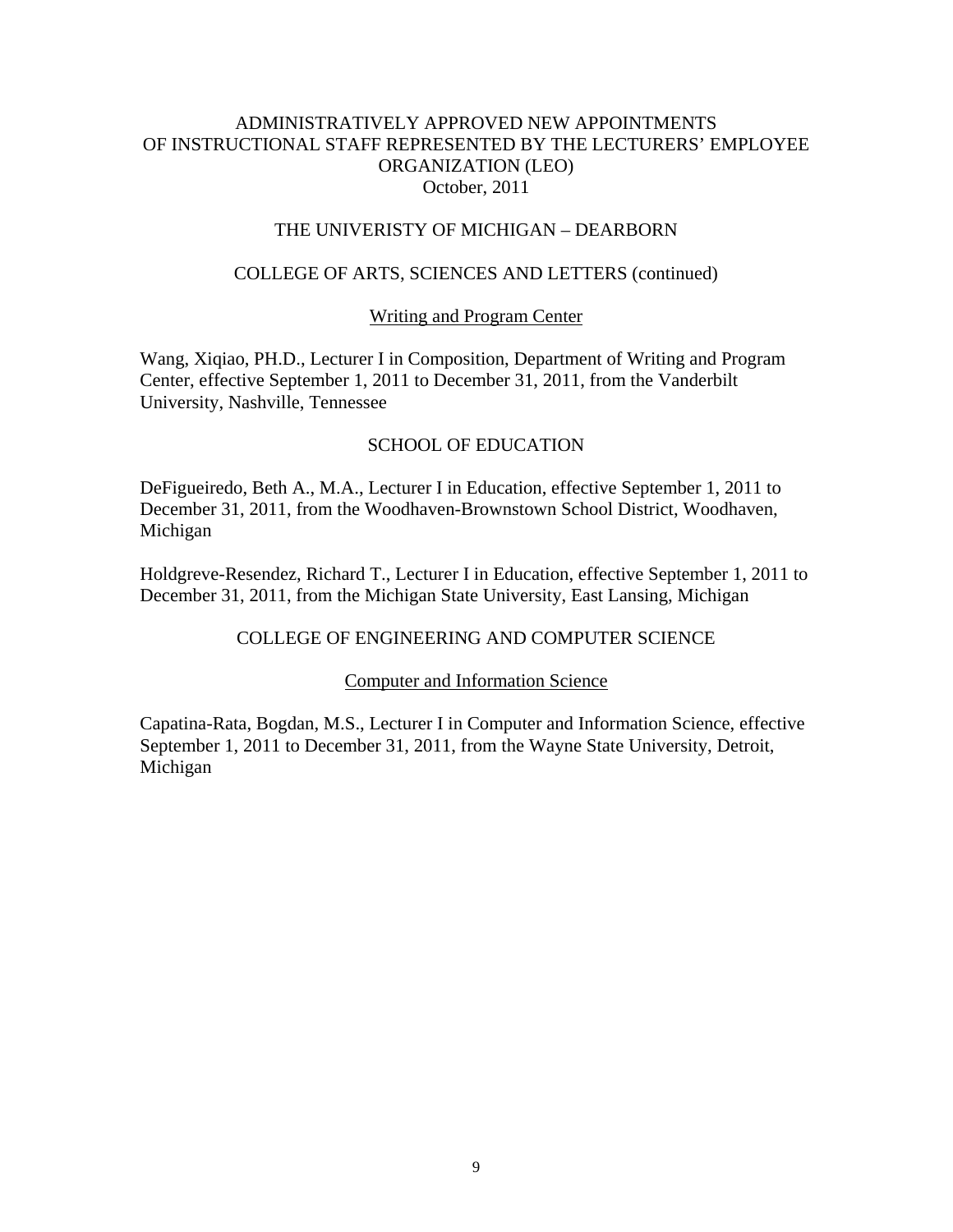# THE UNIVERSITY OF MICHIGAN – FLINT

# COLLEGE OF ARTS AND SCIENCES

#### Communication and Visual Arts

Krcmarik, Katherine L., B.F.A., Lecturer I in Communication and Visual Arts, effective September 1, 2011 to December 31, 2011, from the Michigan State University, East Lansing, Michigan

Watkins, Marcia Y., M.F.A., Lecturer I in Communication and Visual Arts, effective September 1, 2011 to December 31, 2011, from the University of Michigan, Flint, Michigan

#### Computer Science, Engineering Science and Physics

Noel II, Phares A., PH.D., Lecturer I in Computer Science, Engineering Science and Physics, effective September 1, 2011 to December 31, 2011, from the Idaho State University, Pocatello, Idaho

Stagner, Jacqueline, PH.D., Lecturer I in Computer Science, Engineering Science and Physics, effective September 1, 2011 to December 31, 2011, from the University of Windsor, Windsor, Ontario, Canada

#### English

Kanefsky, Matthew, M.A., Lecturer I in English, effective September 1, 2011 to December 31, 2011, from the Michigan State University, East Lansing, Michigan

#### Philosophy

Millsap, Ryan B., M.A., Lecturer I in Philosophy, effective September 1, 2011 to December 31, 2011, from the University of Maryland, College Park, Maryland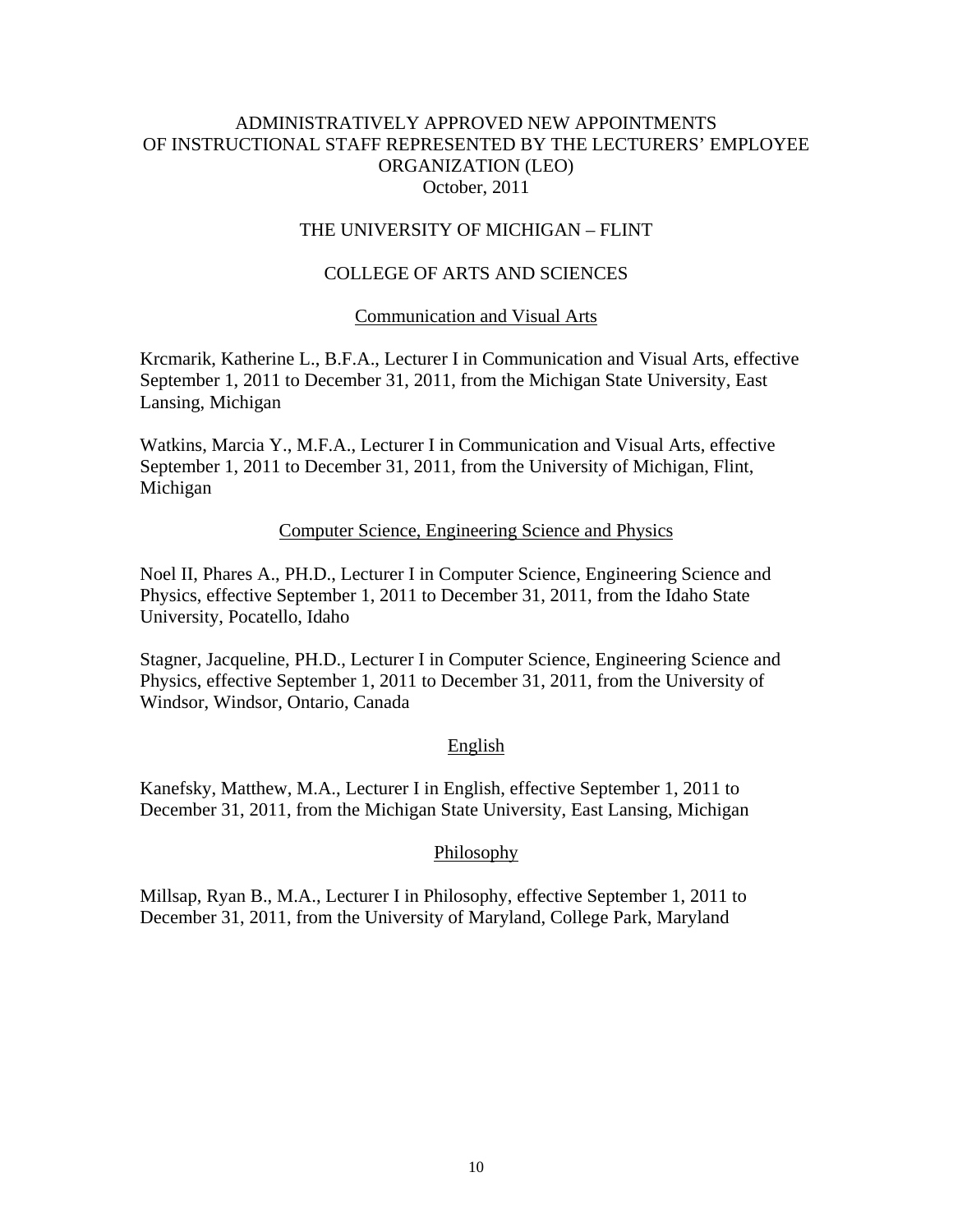## THE UNIVERSITY OF MICHIGAN – FLINT

# SCHOOL OF EDUCATION AND HUMAN SERVICES

### Education

Bentley, Susan M., M.A., Lecturer I in Education, effective September 1, 2011 to December 31, 2011, from the Durand Area Schools, Durand, Michigan

Castle, Margaret A., M.A., Lecturer I in Education, effective September 1, 2011 to December 31, 2011, from the Davison Community Schools, Davison, Michigan

Greger, Wendy E., B.A., Lecturer I in Education, effective September 1, 2011 to December 31, 2011, from the Rochester College, Rochester, Michigan

Haley, William, M.A., Lecturer I in Education, effective September 1, 2011 to December 31, 2011, from the Carman-Ainsworth Community Schools, Flint, Michigan

Jordan, Dorothy E., PH.D., Lecturer I in Education, effective September 1, 2011 to December 31, 2011, from the National Assoc for Education of Young Children, Washington, District of Columbia

Palmer, Kathleen A., M.A., Lecturer I in Education, effective September 1, 2011 to December 31, 2011, from the Brighton Area Schools, Brighton, Michigan

Pratt, Dean J., PH.D., Lecturer I in Education, effective September 1, 2011 to December 31, 2011, from the Swartz Creek Community Schools, Swartz Creek, Michigan

Rennie, Nancy L., M.A., Lecturer I in Education, effective September 1, 2011 to December 31, 2011, from the Baker College, Flint, Michigan

Smith, Maureen G., M.S., Lecturer I in Education, effective September 1, 2011 to December 31, 2011, from the Baker College, Flint, Michigan

Trinidad, Mixsy L., B.S., Lecturer I in Education, effective September 1, 2011 to December 31, 2011, from the Davison Community Schools, Davison, Michigan

#### Social Work

Whitton, James C., M.A., Lecturer I in Social Work, effective September 1, 2011 to December 31, 2011, from the self-employed writer, Linden, Michigan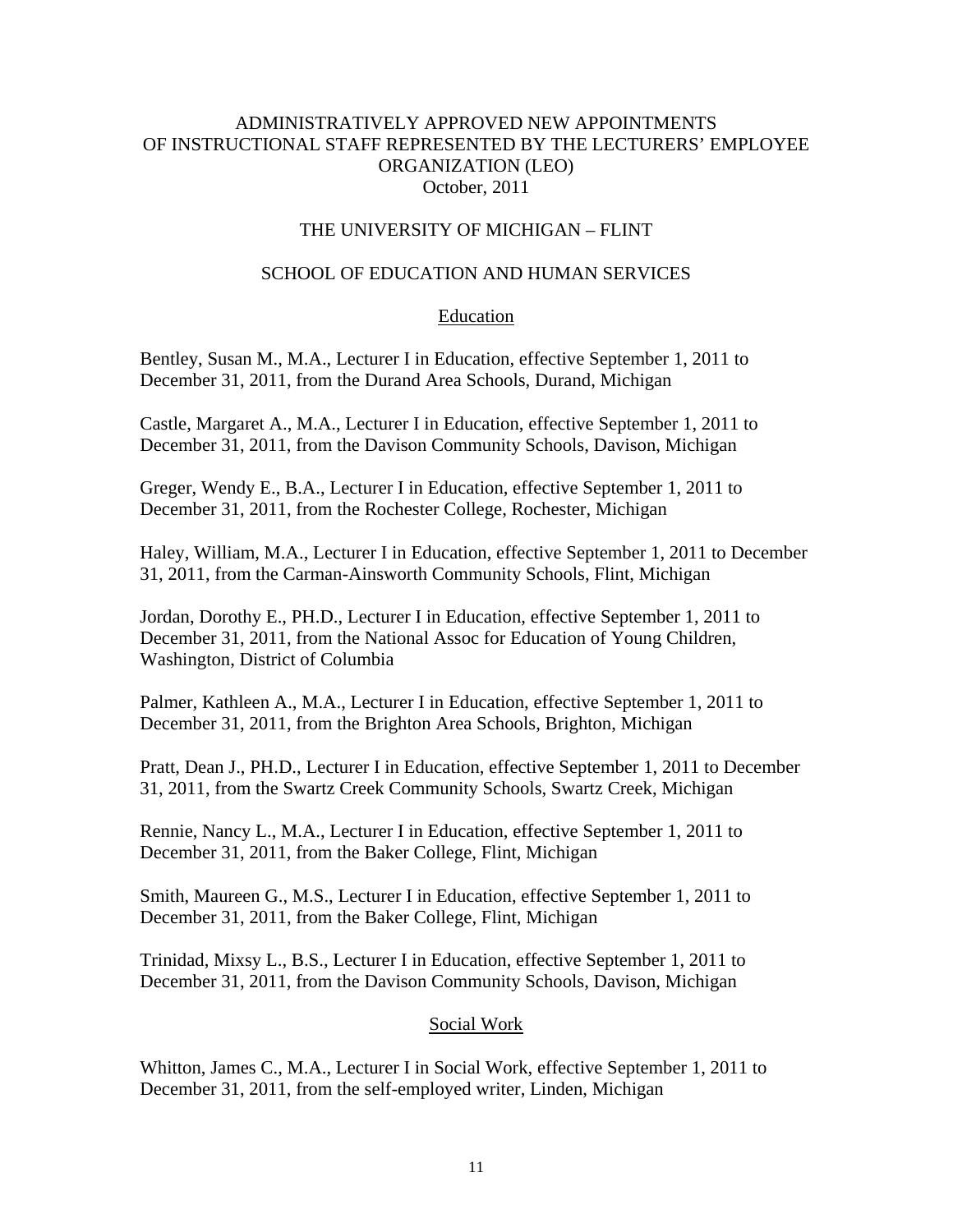## THE UNIVERSITY OF MICHIGAN – FLINT

# SCHOOL OF HEALTH PROFESSIONS AND STUDIES

## Health Sciences and Administration

Shrewsbury, Christine, M.S., Lecturer I in Health Sciences and Administration, effective September 1, 2011 to December 31, 2011, from the University of Michigan, Ann Arbor, Michigan

Woolman, Monica, A.D.N., Lecturer I in Health Sciences and Administration, effective September 1, 2011 to December 31, 2011, from the Ferris State University, Big Rapids, Michigan

### Nursing

Adams, Virginia, M.S.N., Lecturer I in Nursing, effective September 1, 2011 to December 31, 2011, from the University of Michigan, Flint, Michigan

Blair, Mary M., B.S.N., Lecturer I in Nursing, effective September 1, 2011 to December 31, 2011, from the University of Michigan, Flint, Michigan

Brandt, Betty A., B.S.N., Lecturer I in Nursing, effective September 1, 2011 to December 31, 2011, from the University of Michigan, Flint, Michigan

Conlon, Deborah, M.S.N., Lecturer I in Nursing, effective September 1, 2011 to December 31, 2011, from the Montrose Family Practice, Montrose, Michigan

Cooper, Sandra F., M.S., Lecturer I in Nursing, effective September 1, 2011 to December 31, 2011, from the University of Michigan, Ann Arbor, Michigan

Eipperle, Marilyn, M.S.N., Lecturer I in Nursing, effective September 1, 2011 to December 31, 2011, from the Mercy Homecare & Hospice, Inc., Cadillac, Michigan

Franckowiak, Margaret, M.S., Lecturer I in Nursing, effective September 1, 2011 to December 31, 2011, from the University of Michigan, Ann Arbor, Michigan

Guzelaydin, Suzanne K., M.S., Lecturer I in Nursing, effective September 1, 2011 to December 31, 2011, from the University of Michigan, Ann Arbor, Michigan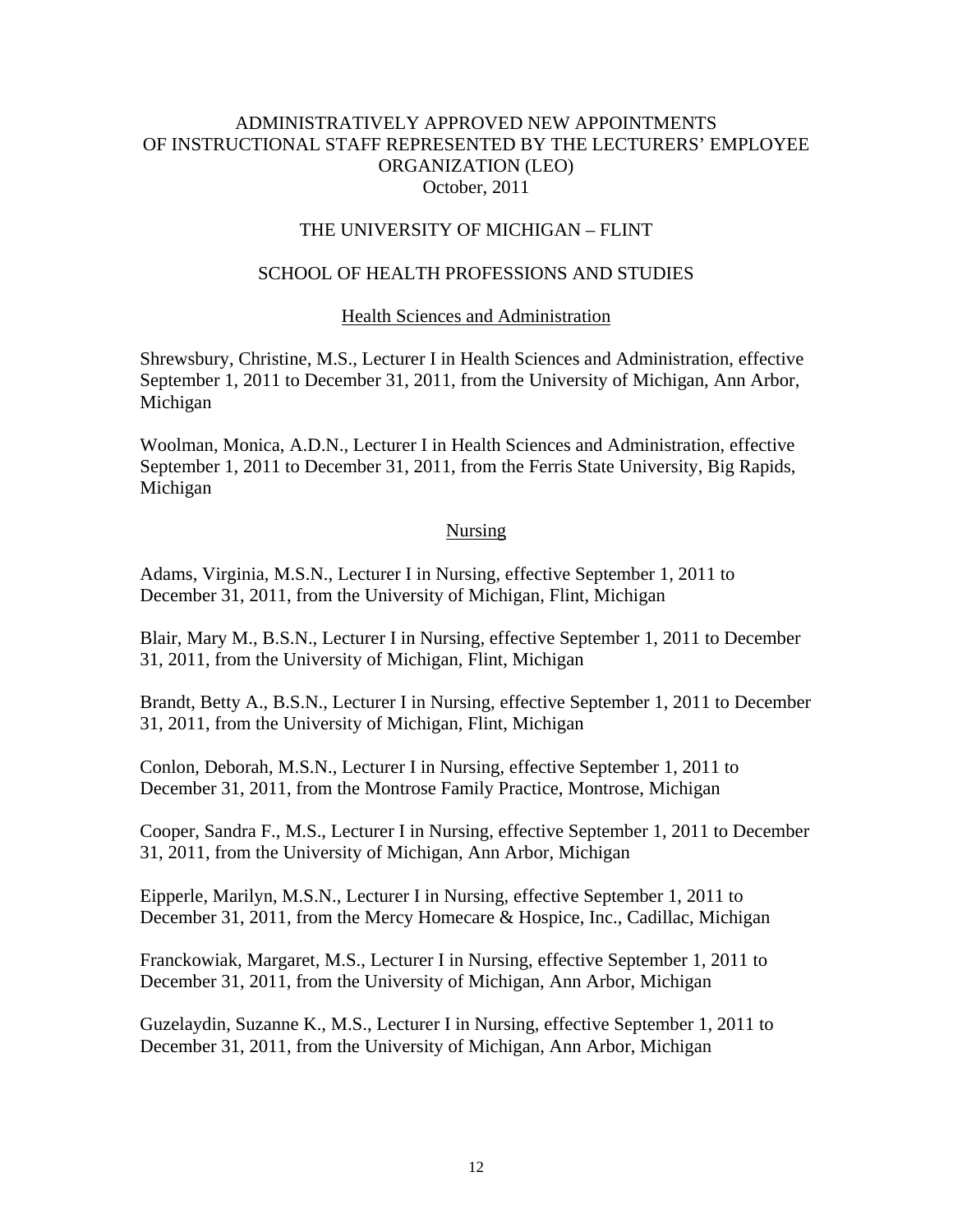# THE UNIVERSITY OF MICHIGAN – FLINT

# SCHOOL OF HEALTH PROFESSIONS AND STUDIES (continued)

## Nursing (continued)

Legacy, Marilyn S., M.S.A., Lecturer I in Nursing, effective September 1, 2011 to December 31, 2011, from the University of Michigan, Ann Arbor, Michigan

McNamara, Elaine M., M.S.N., Lecturer I in Nursing, effective September 1, 2011 to December 31, 2011, from the University of Michigan, Ann Arbor, Michigan

Towers, Diane L., M.S.N., Lecturer I in Nursing, effective September 1, 2011 to December 31, 2011, from the University of Michigan, Flint, Michigan

Ursuy, Peggy, M.S.N., Lecturer I in Nursing, effective September 1, 2011 to December 31, 2011, from the Synergy Medical Education Alliance, Saginaw, Michigan

VanSlyke, Kimberly A., B.S.N., Lecturer I in Nursing, effective September 1, 2011 to December 31, 2011, from the University of Michigan, Flint, Michigan

Watkins, Vicki, B.S.N., Lecturer I in Nursing, effective September 1, 2011 to December 31, 2011, from the Memorial Health Care, Owosso, Michigan

Yastik, Joanne, M.S.N., Lecturer I in Nursing, effective September 1, 2011 to December 31, 2011, from the University of Detroit-Mercy, Detroit, Michigan

## Public Health and Health Sciences

Marten, Carla, M.P.H., Lecturer I in Public Health and Health Sciences, effective September 1, 2011 to December 31, 2011, from the Michigan Department of Community Health, Pontiac, Michigan

## SCHOOL OF MANAGEMENT

Sykes, Phyllis, M.S.A., Lecturer I in Management, effective September 1, 2011 to December 31, 2011, from the Flint North Central Weed and Seed, Flint, Michigan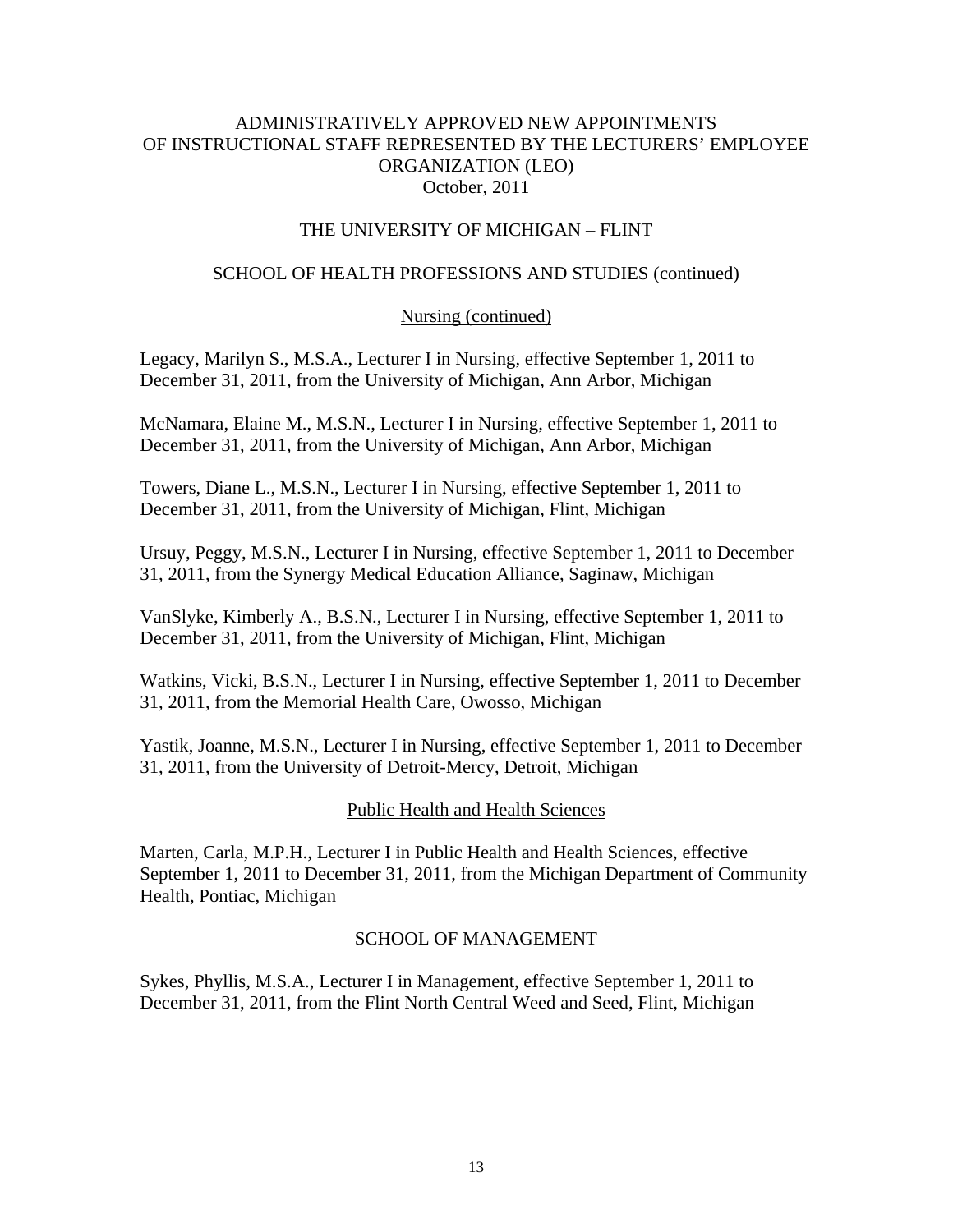## TERMINATIONS OF INSTRUCTIONAL STAFF REPRESENTED BY THE LECTURERS' EMPLOYEE ORGANIZATION (LEO) October, 2011

### THE UNIVERSITY OF MICHIGAN – ANN ARBOR

### SCHOOL OF ART & DESIGN

Tanner, Wesley, Lecturer II in Art and Design, appointment completed after 5 years of service, effective May 1, 2010

### SCHOOL OF EDUCATION

Beyer, Carrie, PH.D., Lecturer I in Educational Studies, resigned after 1 year of service, for personal reasons, effective August 31, 2011

## COLLEGE OF LITERATURE, SCIENCE, AND THE ARTS

#### Geological Sciences

Gunnell, Gregg, PH.D., Lecturer I in Geological Sciences, retired after 24 years of service, effective December 31, 2009

#### Romance Languages and Literatures

Trionfi, Vittorio, PH.D., Lecturer I in Romance Languages and Literatures, resigned after 2 years of service, to accept another position with the University of Michigan, Flint, Michigan, effective August 31, 2011

### SCHOOL OF NURSING

Hite, Alicia, B.S.N., Lecturer I in Nursing, resigned after 2 years of service, to accept another position with the PMHNP, New York, New York, effective August 31, 2011